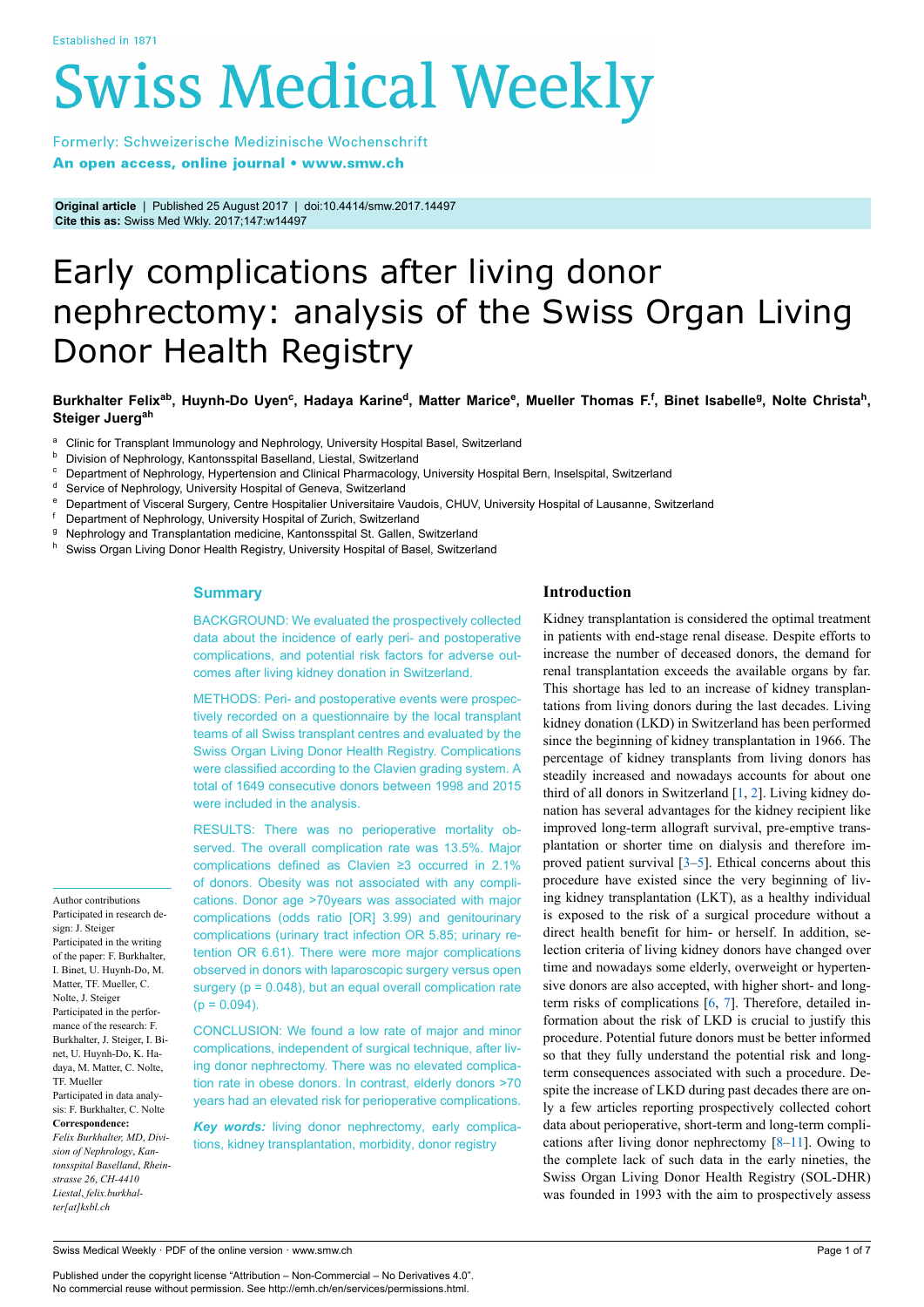the incidence of complications of LKD and to identify risk profiles associated with unfavourable outcomes [[12\]](#page-5-3). We analysed the data from the SOL-DHR in terms of the incidence of early peri- and postoperative complications after LKD and potential risk factors for adverse outcome.

# **Materials and methods**

### **Data collection**

Since 1993, all living kidney donors in Switzerland have been registered in a national registry, the SOL-DHR. Initially, all six kidney transplantation centres agreed to include all donors in the SOL-DHR and since 2007 it has been mandatory in accordance with Swiss transplantation law to provide a lifelong follow-up of all living donors in Switzerland. Since 1998, all six Swiss transplant centres (Basel, Berne, Geneva, Lausanne, St Gallen, Zurich) report the peri- and postoperative surgical complications to the SOL-DHR by filling in a questionnaire. For this study all patients who are registered in the SOL-DHR database with available data on the peri- and postoperative surgical complications from January 1998 until December 2015 were included.

Preoperative data consisted of height, weight, blood pressure, body mass index (BMI), sex, age and any medication. Peri- and postoperative events were reported by the local transplant team and recorded in a questionnaire (appendix 1, available in a separate file for downloading) consisting of following data: surgical complications, wound infections, urinary tract infections (UTI), other infections, urinary retention, deep vein thrombosis, pulmonary embolism, psychological complications, arterial hypertension after surgery on at least 2 consecutive days, need for blood transfusion, length of hospital stay, analgesic medication at discharge, other complications, side of nephrectomy, surgical technique, re-operation during the first 3 months, overall pain perception on visual analogue scale. The questionnaire was completed at the time of the donor discharge after nephrectomy and sent to the SOL-DHR. In addition, early complications during the first 3 months after surgery, which were reported to the SOL-DHR by the donors' general practitioners or by the donors themselves, were included after evaluation and confirmation by the medical staff of the SOL-DHR.

Every early complication observed in a donor was classified by the medical board of the SOL-DHR according to the Dindo-Clavien grading system for surgical complications [\[13](#page-5-4)]. Grade 1 is any deviation from the normal postoperative course that requires no treatment other than antiemetic, antipyretic, diuretic or analgesic medication, electrolytes or physiotherapy. Grade 2 requires medical therapy other than that allowed for in Grade 1. Grade 3 requires endoscopic, surgical or radiological interventions under local (3a) or general anaesthesia (3b). Grade 4 signifies failure in at least one organ system and is life threatening, requiring intensive care. Grade 5 equals death of the patient. Each complication was counted separately: one donor could present with several complications independent of each other, so each donor could contribute several times to a complication subtype.

During the study period, five different surgical techniques for LKD were performed. Classic open nephrectomy (OLDN) was used in the early period, fully laparoscopic nephrectomy (LDN) was introduced in 1997, hand-assisted laparoscopic nephrectomy (HLDN) in 1998, mini-incision pararectal nephrectomy (MLDN) in 1999 and retroperitoneoscopic nephrectomy (RLDN) in 2001. For the analysis of the influence of surgical technique on complications, two surgical categories were defined, either open (OLDN + MLDN) or laparoscopic (LDN, HLDN and RLDN).

The protocol was approved by the institutional ethics committees of the University of Basel, University of Berne, University of Geneva, University of Lausanne, Kantonsspital St. Gallen and University of Zurich, Switzerland.

#### **Statistical analysis**

We used JMP software version 12 (SAS Institute Inc., Cary, NC) for statistical analysis. Categorical data as given as count (percentage) and analysed with Pearson's chisquare or Fisher's exact test. Continuous data are given as median (interquartile range [IQR]) and were analysed with the Wilcoxon or Student's t-test as appropriate. Odds ratios were calculated by comparing the frequency of the investigated outcome between two groups. As only three comparisons for each outcome were made, no correction for multiple testing was considered necessary. A p-value <0.05 was taken to indicate statistical significance.

#### **Results**

#### **Donor characteristics**

From January 1998 to December 2015, 1694 living kidney donors were registered in the SOL-DHR. Data on periand postsurgical complications were available in 1649 of kidney donors (97.4%). Baseline characteristic are summarised in [table](#page-3-0) 1. Duration of the hospital stay changed significantly over time, from a median of 10 days (IQR 8.25–11.75) in 1998 to 5 days (IQR 4–6) after 2012 (p <0.0001). During the study period, there were five different surgical types of donor nephrectomy performed ([table](#page-3-1) [2\)](#page-3-1). No perioperative mortality was observed during the study period. Overall there were 254 complications in 222 patients (13.5%) reported to the SOL-DHR and summarised in [table](#page-2-0) 3. The overall rate of donors with severe complications (Clavien 3 and 4) was  $2.1\%$  (n = 34). Twenty donors needed a reoperation, 17 during the early postoperative period and 3 donors after discharge and within the first 3 months after nephrectomy. In eight donors reoperation was due to bleeding complications (seven with severe retroperitoneal hematoma and one with a lesion of the internal iliac artery). Other reasons for reoperation were hernia (n = 2), bowel perforation (n = 2) and mechanical ileus  $(n = 2)$ . Conversion to OLDN was necessary in ten donors (seven LDN, one HLDN and in two RLDN). The incidence of severe complications (Clavien 3 and 4) was more frequent in donors undergoing laparoscopic techniques for nephrectomy than with open surgery ( $p = 0.048$ ), but the overall complication rate, as well as the incidence of reoperation, were similar between the two surgical categories  $(p = 0.094$  and  $p = 0.15$  respectively). Age was significantly associated with severe complications (Clavien 3 and 4) when comparing donors aged >70 years with donors aged <50 years (OR 3.99, 95% CI 1.37 -11.67) ([table](#page-3-2) 4). There was no association for donors with higher BMI (BMI <30  $\text{kg/m}^2$  vs 30–35 kg/m<sup>2</sup>, p = 0.41; BMI <30 kg/m<sup>2</sup> vs BMI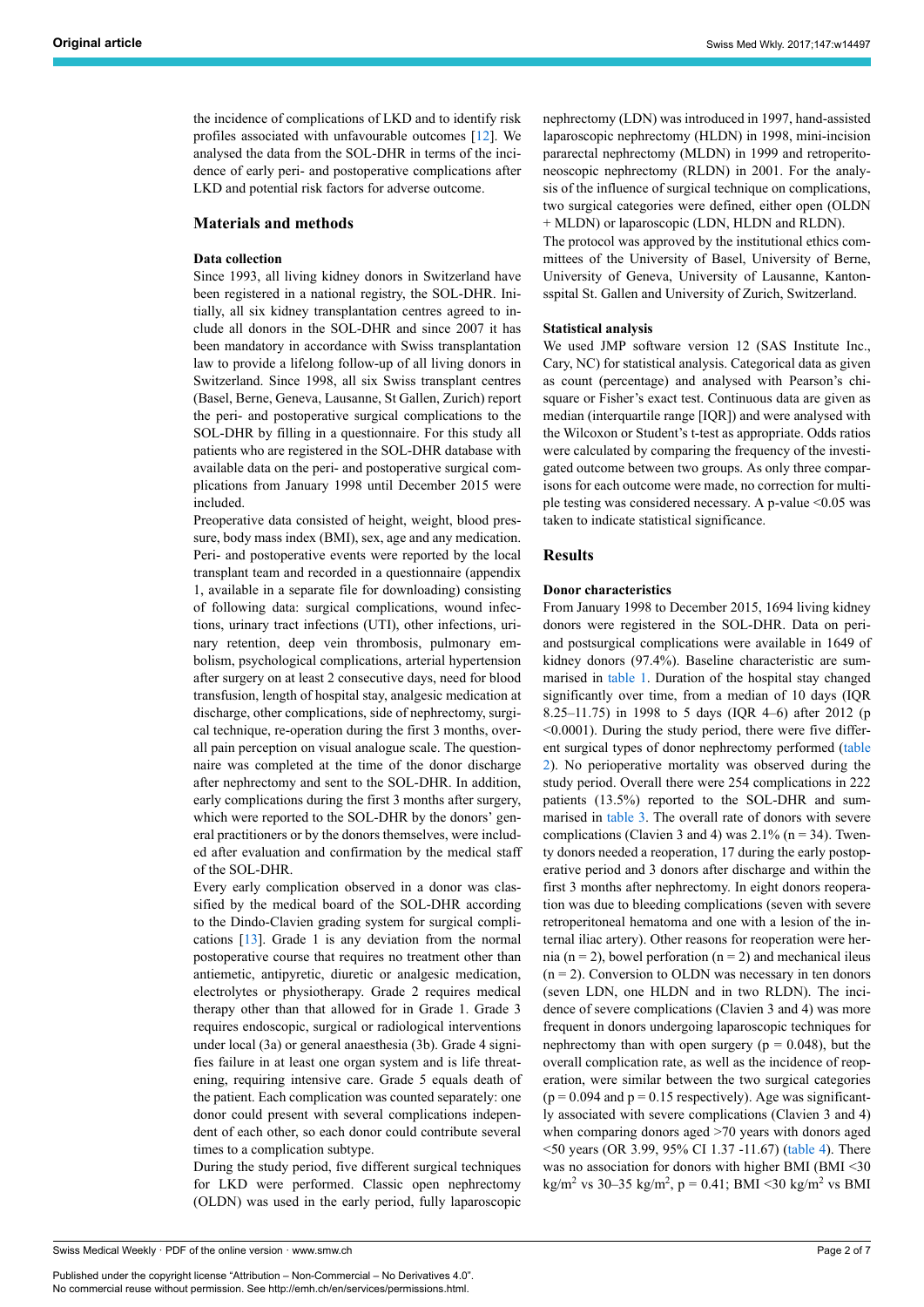$>35 \text{ kg/m}^2$ , p = 0.52). In total, 17 donors (1.03%) received blood transfusions because of significant blood loss.

Grade 2 complications were mainly infectious diseases (see [table](#page-2-0) 3). UTI was significantly associated with older age [\(table](#page-3-3) 5). There were no associations between the incidence of wound infections and a higher BMI (BMI <30  $\text{kg/m}^2$  vs BMI >30 kg/m<sup>2</sup>, p = 0.54) or between open versus laparoscopic nephrectomy ( $p = 0.76$ ). Urinary retention was more frequently observed in male than in female donors (17/559 vs 11/1062,  $p = 0.008$ ) and in donors aged >70 years compared to donors aged <50 years (OR 6.61, 95% CI 2.29–19.11) [\(table](#page-3-4) 6). At the day of discharge 66.8% of donors still took some analgesic drugs.

During the postoperative phase 73 donors (4.4%) had hypertensive blood pressure readings (>140/90 mm Hg) on at least two consecutive days. Of these, 49 donors were already treated for hypertension. For 11 donors, blood pressure normalised during follow-up; 13 donors had persistent hypertension and had to start antihypertensive medication. Psychological disorders (depression, anxiety) were observed in 44 donors (2.7%). There was no centre effect for

#### <span id="page-2-0"></span>**Table 3:** Donor complications.

| Complication                                                  | Comment                                                                        | n                       |
|---------------------------------------------------------------|--------------------------------------------------------------------------------|-------------------------|
| Clavien 4b                                                    |                                                                                |                         |
| Pulmonary embolism                                            | Reanimation with ICU admission with full recovery                              | $\mathbf{1}$            |
| Clavien 4a                                                    |                                                                                |                         |
| Myocardial infarction                                         | NSTEMI with ICU admission                                                      | 1                       |
| Aortical lesion                                               | life threatening intraoperative bleeding                                       | $\mathbf{1}$            |
| Clavien 3b                                                    |                                                                                |                         |
| Retroperitoneal haematoma                                     | Reoperation                                                                    | 7                       |
| Chylous leakage                                               | Reoperation                                                                    | 3                       |
| Hernia                                                        | Reoperation (1 inguinal, 1 incisional)                                         | $\boldsymbol{2}$        |
| Small bowel perforation                                       | Reoperation                                                                    | $\overline{2}$          |
| <b>Mechanical ileus</b>                                       | Reoperation (1 ileum resection)                                                | $\overline{2}$          |
| <b>Testicular torsion</b>                                     | Reoperation with orchiectomy                                                   | $\mathbf{1}$            |
| Benign prostatic hyperplasia with recurrent urinary retention | Reoperation with TURP                                                          | $\mathbf{1}$            |
| Arterial lesion                                               | Renal arterial branch (intraoperative), internal iliac artery (reoperation)    | $\overline{2}$          |
| Carotid dissection                                            | Reoperation                                                                    | $\mathbf{1}$            |
| Clavien 3a                                                    |                                                                                |                         |
| Pneumothorax                                                  | Chest drain                                                                    | 5                       |
| Chylous leakage                                               | Percutaneous drainage                                                          | $\overline{\mathbf{4}}$ |
| Pulmonary oedema                                              | ICU admission and loop diuretics                                               | $\mathbf{1}$            |
| <b>Clavien 2</b>                                              |                                                                                |                         |
| Urinary tract infection                                       |                                                                                | 43                      |
| Wound infection                                               |                                                                                | 17                      |
| Pneumonia                                                     |                                                                                | 14                      |
| Epididymitis                                                  | Requiring antibiotics                                                          | 5                       |
| Septicaemia                                                   | Venous line associated                                                         | 3                       |
| Other infections                                              | Requiring antibiotics                                                          | 15                      |
| Acute hepatitis                                               | Drug related                                                                   | $\mathbf{1}$            |
| Paralytic ileus                                               | Prolonged ileus > 2 days                                                       | 6                       |
| Severe gastritis                                              | Gastroscopy                                                                    | 3                       |
| Haematoma                                                     | Requiring blood transfusion                                                    | 12                      |
| Allergic reaction                                             | 2 antibiotic associated, 3 unknown reasons                                     | 5                       |
| Thrombosis                                                    | Right arm                                                                      | $\mathbf{1}$            |
| Bronchospasm post-surgery                                     | Known asthma                                                                   | $\overline{2}$          |
| Cardiac arrhythmia                                            | 1 atrial fibrillation, 1 AV re-entry tachycardia                               | $\overline{2}$          |
| Clavien 1                                                     |                                                                                |                         |
| Urinary retention                                             |                                                                                | 28                      |
| Other genitourinary disorders                                 | 3 hydrocele, 1 macrohaematuria, 1 penis ulcer                                  | 5                       |
| Chylous leakage                                               | Without further intervention                                                   | $\overline{7}$          |
| Pneumothorax                                                  | Without chest drain                                                            | 6                       |
| Severe haematoma                                              | No blood transfusion or intervention                                           | 10                      |
| Secondary wound healing                                       | Bedside wound opening day 2                                                    | $\mathbf{1}$            |
| Severe vomitus                                                | ≥ 2 days                                                                       | 10                      |
| Intraoperative positioning related complication               | 6 rhabdomyolysis, 1 severe shoulder pain,<br>3 nerve lesion, 1 costal fracture | 11                      |
| Anaesthesia related complication                              | 1 teeth damage, 1 glottis lesion, 1 keratitis, 3 venous line related phlebitis | 6                       |
| Allergic skin reaction                                        | No treatment                                                                   | 5                       |
| Severe skin emphysema                                         | After retroperitoneoscopic nephrectomy                                         | $\mathbf{1}$            |
| Retained needle                                               | No further intervention as asymptomatic                                        | $\mathbf{1}$            |
| Overall total n                                               |                                                                                | 254                     |

AV = atrioventricular; ICU = intensive care unit; NSTEMI = non-ST elevation myocardial infarction; TURP = transurethral resection of the prostate

Swiss Medical Weekly · PDF of the online version · www.smw.ch

Published under the copyright license "Attribution – Non-Commercial – No Derivatives 4.0". No commercial reuse without permission. See http://emh.ch/en/services/permissions.html.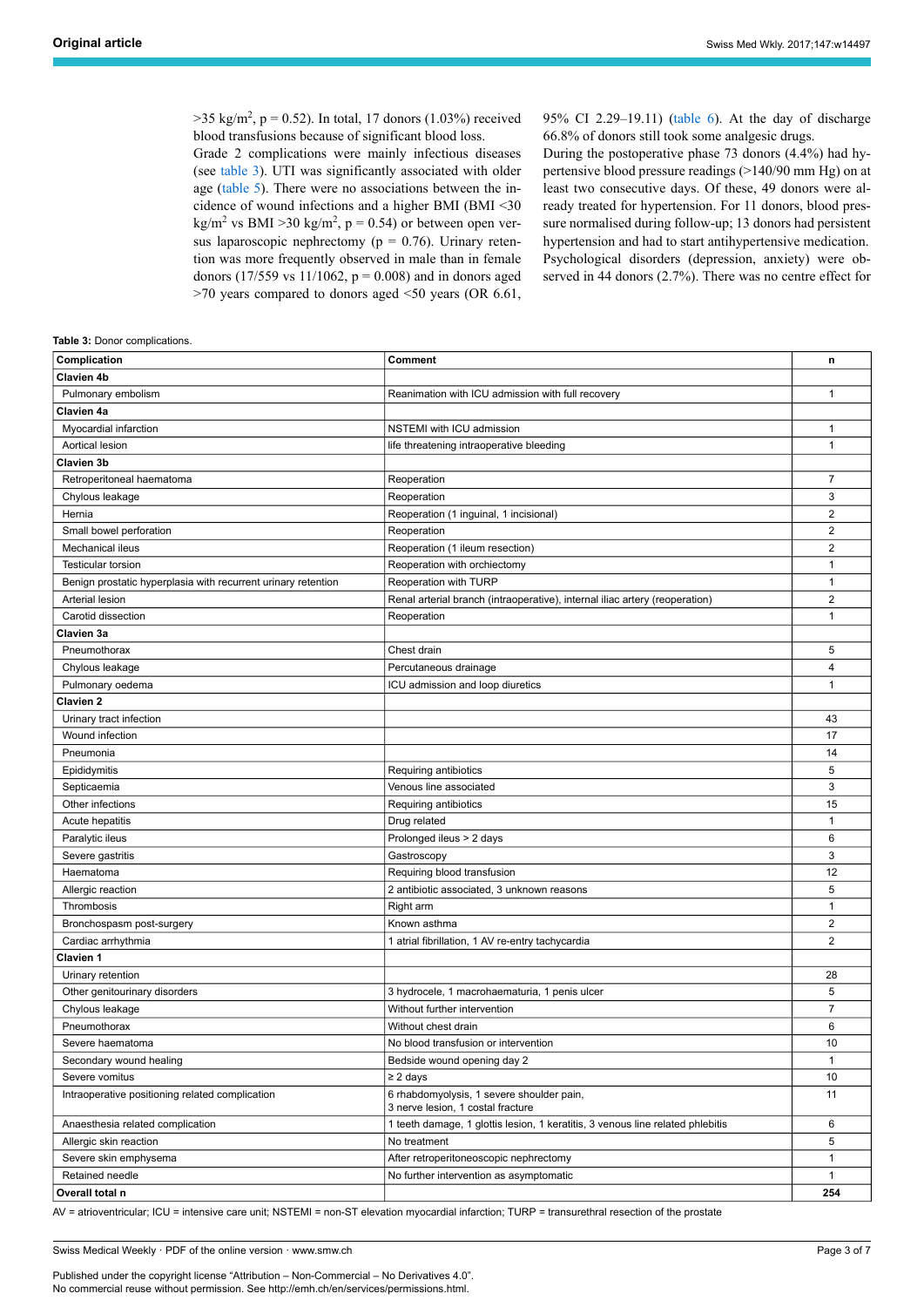the overall rate of all the different categories of complications ( $p = 0.24$ ).

### **Discussion**

During the study period, there was no perioperative mortality in 1694 consecutive living donor nephrectomies. Historically, not a single donor has died as a consequence of the nephrectomy since the beginning of LKD in Switzerland in 1966 [[14\]](#page-5-5). In the literature the overall LKD

<span id="page-3-0"></span>

|                                                  | data avail-<br>able<br>(n) |                    |
|--------------------------------------------------|----------------------------|--------------------|
| BMI (kg/m <sup>2</sup> ), median (IQR)           | 1637                       | 25.0 (22.8-27.8)   |
| BMI 30-35 kg/m <sup>2</sup> , n (%)              |                            | 168 (10.3)         |
| BMI > 35 kg/m <sup>2</sup> , n (%)               |                            | 19 (1.2)           |
| Age (years), median (range)                      | 1649                       | 52.3 (21.6-80.0)   |
| 21–30 years, n (%)                               |                            | 63(3.8)            |
| 31-40 years, n (%)                               |                            | 238 (14.4)         |
| 41–50 years, n (%)                               |                            | 453 (27.5)         |
| 51-60 years, n (%)                               |                            | 508 (30.8)         |
| 61-70 years, n (%)                               |                            | 329 (20.0)         |
| 71–80 years, n (%)                               |                            | 58 (3.5)           |
| Female (%)                                       | 1649                       | 65.1%              |
| Right kidney (%)                                 | 1252                       | 30.9%              |
| Creatinine (µmol/l), median<br>(IR)              | 1620                       | 67 (58-77)         |
| GFR (ml/min/1.73m <sup>2</sup> ), median<br>(IR) | 1620                       | 115.5 (99.0-134.3) |
| Arterial hypertension (%)                        | 1386                       | 18.3%              |

BMI = body mass index; GFR = glomerular filtration rate;  $IQR = in$ terquartile range

<span id="page-3-1"></span>**Table 2:** Surgical method.

|                                        | n   | Frequency |
|----------------------------------------|-----|-----------|
| Open nephrectomy                       | 210 | 12.7%     |
| Pararectal mini-incision nephrectomy   | 121 | 7.4%      |
| Pure laparoscopy                       | 208 | 12.6%     |
| Hand assisted laparoscopic nephrectomy | 569 | 34.5%     |
| Retroperitoneoscopic                   | 541 | 32.8%     |

<span id="page-3-2"></span>**Table 4:** Odds ratios for Clavien ≥3 complications by age groups.

| Age group   | Odds ratio | 95% confi-<br>dence interval | p-value |
|-------------|------------|------------------------------|---------|
| $50$ yrs    | Reference  |                              |         |
| $50-60$ yrs | 0.81       | $0.32 - 2.06$                | 0.816   |
| 60-70 yrs   | 1.64       | $0.70 - 3.82$                | 0.26    |
| $>70$ yrs   | 3.99       | 1.37-11.67                   | 0.0197  |

<span id="page-3-3"></span>**Table 5:** Odds ratios for urinary tract infection by age group.

| Age group     | Odds ratio | 95% confi-<br>dence interval | p-value |
|---------------|------------|------------------------------|---------|
| $50$ yrs      | Reference  |                              |         |
| $50-60$ yrs   | 1.82       | $0.79 - 4.19$                | 0.199   |
| $60 - 70$ yrs | 279        | $1.23 - 6.34$                | 0.0154  |
| $>70$ yrs     | 5.86       | $2.01 - 16.56$               | 0.0027  |

**Table 6:** Odds ratio for urinary retention by age groups.

| Age group     | Odds ratio | 95% confidence<br>interval | p-value |
|---------------|------------|----------------------------|---------|
| $50$ yrs      | Reference  |                            |         |
| 50-60 yrs     | 1.08       | $0.40 - 2.92$              | 0.88    |
| $60 - 70$ yrs | 1.30       | $0.46 - 3.68$              | 0.62    |
| $>70$ yrs     | 6.61       | 2.29-19.11                 | 0.0017  |

<span id="page-3-4"></span>Swiss Medical Weekly · PDF of the online version · www.smw.ch

Published under the copyright license "Attribution – Non-Commercial – No Derivatives 4.0". No commercial reuse without permission. See http://emh.ch/en/services/permissions.html.

specific mortality is known to be between 0.03% and 0.04% [\[11,](#page-5-2) [15](#page-5-6)]. Overall, there were 254 complications in 222 donors (13.5%) observed during the study period. This complication rate is similar to those reported in the literature, with a rate of 7.9 to 20.9%  $[8, 16-19]$  $[8, 16-19]$  $[8, 16-19]$  $[8, 16-19]$  $[8, 16-19]$ . Severe postoperative complications (Clavien 3 and 4) were seen in 2.1% of donors compared with 2.9% to 7.3% in previous publications [\[8,](#page-5-1) [17,](#page-5-9) [18\]](#page-5-10). We found a significant association between severe complications (Clavien 3 and 4) and donor age (>70 years vs <50 years) and the laparoscopic surgical approaches. Similar findings were reported by Lentine and co-workers, who found a higher incidence of all grades of complications with increasing age at donation (adjusted OR 1.01, 95% CI 1.01–1.02) [[17\]](#page-5-9) and by the Norwegian Registry [\[8\]](#page-5-1), which showed a significant association between laparoscopic nephrectomy and major complications with an OR of 2.01. This result might be explained by a learning curve after introduction of the new laparoscopic surgical techniques, as has been reported by several groups [\[8,](#page-5-1) [20\]](#page-5-11). But after analysing the overall complication rates by surgical technique, we could not find any difference between open and laparoscopic nephrectomy ( $p = 0.094$ ).

Twenty donors needed a reoperation. The most common reasons were bleeding complications  $(n = 8)$  and bowel complications ( $n = 5$ ). In 10 donors, the laparoscopic surgical approach was converted to OLDN, in two of these patients because of severe intraoperative bleeding. Mjoen et al reported intraoperative bleeding complications in 14/ 1022 donors, with necessary conversion to open surgery in  $3/14$  [\[8\]](#page-5-1); even fatal haemorrhage has occurred [\[21](#page-5-12), [22\]](#page-5-13).

Chylous leakage was observed in 13 donors (0.8%), three of whom needed reoperation and four an intervention with percutaneous drainage of the chyle, with our without a low fat medium-chain triglyceride diet and octreotide application for resolving of the chylous leakage. The highest rate of chylous drainage after LDN in the literature was reported by Capocasale et al., at 3.8% of donor [[23\]](#page-5-14). The chylous leakage in their series was solely observed in donors with left sided LDN, which was also the case in our series. This complication is left-side dependent because of the root of the mesentery and the presence of the left ascending lumbar trunk in the area of surgical dissection. We could not find a relation between the occurrence of chylous leakage and nephrectomy techniques (open vs laparoscopic) ( $p =$ 0.31).

There are a large number of publications comparing the complication rate of different kinds of surgical techniques. In two large systematic reviews and one meta-analysis the authors could not find a significant difference between the different surgical techniques with regard to the overall early intra- and perioperative complication rates [[24–](#page-5-15)[26](#page-5-3)]. These data suggest that there is no substantial difference between the applied surgical techniques in terms of early complication rate. In general, laparoscopic nephrectomy is more often used nowadays because it is associated with less pain after surgery, shorter hospital stay and faster return to work [[27](#page-5-16)[–29](#page-5-17)].

Donor obesity is always a concern, not only in terms of onset of metabolic syndrome after kidney donation with its risk of end-stage renal disease, but also in terms of perioperative complication rates. During past decades more and more obese donors were accepted for donation [\[19](#page-5-8)]. In our study, we did not find an association between obese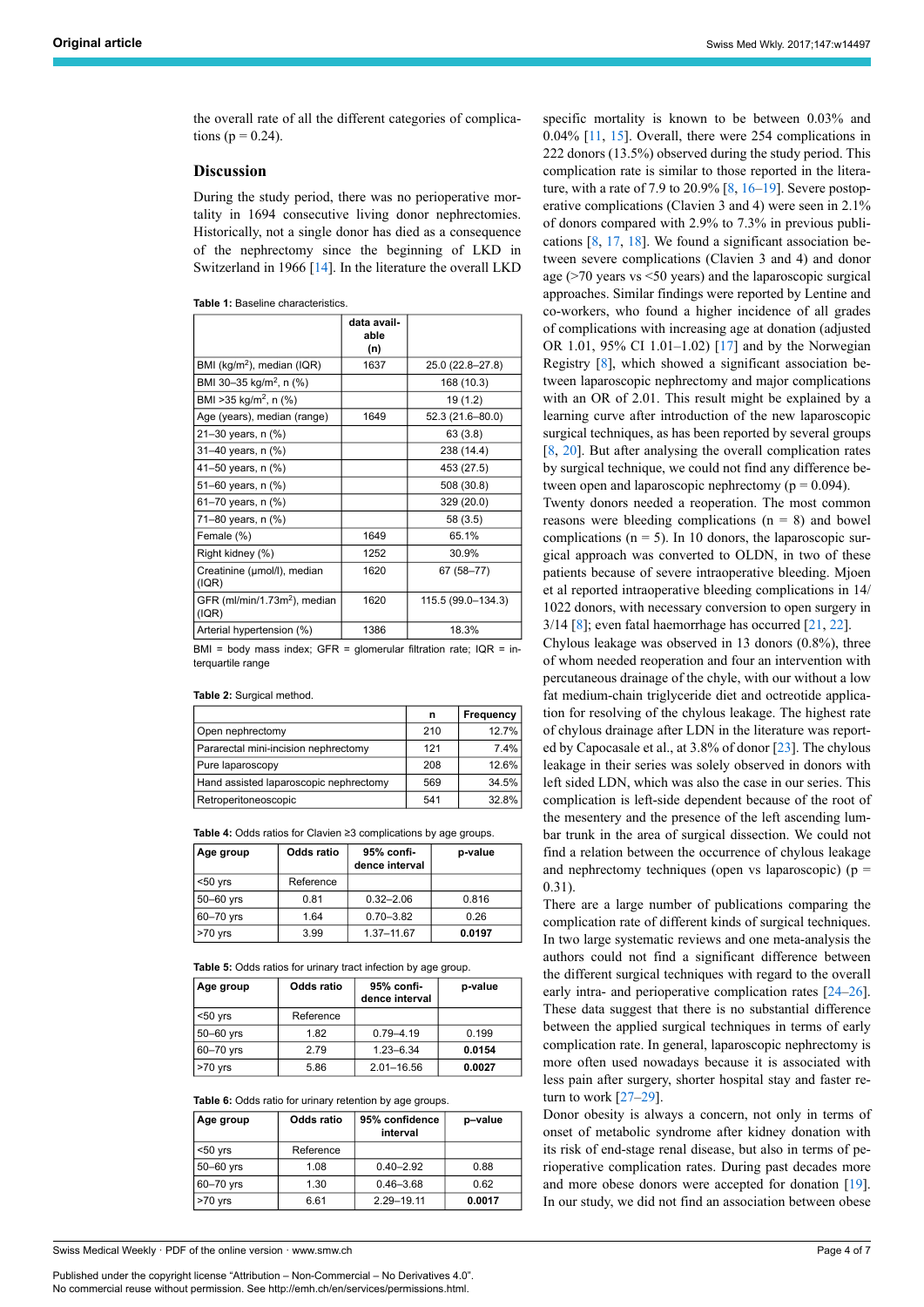donors (BMI  $>$  30 kg/m<sup>2</sup>; 11.5% of the study population) and early complications of any kind. Whether this holds true for very obese donors (BMI > 35 or > 40 kg/m<sup>2</sup>) is unclear as only 1.2% of our study population had a BMI >35 kg/m<sup>2</sup>. Mjoen also found no association with perioperative bleeding and/or intraoperative incidents in their 8.3% obese donors with a BMI > 30 kg/m<sup>2</sup> [[8](#page-5-1)]. O'Brien reported an overall equal early complication rate in obese patients (25.6% of their study population) in a series of 383 donor nephrectomies, but a higher incidence of respiratory complications in a subgroup analysis of patient with a BMI >40 kg/m<sup>2</sup> [\[30](#page-5-18)]. Schold et al., in a large US registry study, did not find any association between obesity and procedurerelated complications in more than 69 000 donor nephrectomies [[19\]](#page-5-8). These data are in contrast to the registry-based studies from Friedman et al. and Patel et al., who reported a higher incidence of donor complications in obese patients with ORs of 1.76 and 1.92, respectively [[16,](#page-5-7) [18\]](#page-5-10). Overall, the available data and our experience suggest an acceptable safety of nephrectomy in obese patient, with low levels of severe early complications across all BMI categories, but long-term surveillance of new onset of arterial hypertension or diabetes is mandatory when obese patients are accepted for donation.

Infectious diseases after donation were the most frequent Grade 2 complication, with a high rate of clinical UTI  $(2.6\%)$ . In contrast, Mjoen et al  $[8]$  found a much higher incidence of UTI (10.1%). But in their study, donors were systematically screened postoperatively with urine culture for UTI without differentiation between asymptomatic bacteriuria and clinical UTI. So there might be an overestimation of UTI in their study. We assume that the higher rate of urinary retention observed in male elderly donors is due to an underlying prostatic hyperplasia. We observed some complications associated with intraoperative positioning of the donor in 0.7%, as well as anaesthesia-related complication in 0.4% of donors. Data about the incidence of such complications in living donor nephrectomy are very rare in the literature, with only a few case reports of rhabdomyolysis after donor nephrectomy [\[31](#page-5-19), [32\]](#page-5-20); this suggests an underreporting of such incidents.

<span id="page-4-1"></span><span id="page-4-0"></span>Eighteen per cent of donors had a history of hypertension at the time of donation, which is comparable to other registries [[7](#page-5-0), [8\]](#page-5-1). During the hospitalisation, new onset hypertension was diagnosed in another 0.9% of donors. Previously published data from the SOL-DHR have shown that kidney donation increases the risk of hypertension after 1 year 3.64-fold [[33\]](#page-5-8) underlining the importance of close blood pressure surveillance after kidney donation.

<span id="page-4-2"></span>The strengths of the current study are the prospective nature, standardisation, consistency and completeness of the data collected over 18 years on a nationwide basis, i.e., including every single consecutive donor within one country and resulting in a high number of donors included in the analysis. Data collection was very detailed and regular queries were made. In addition, each complication was confirmed by the medical staff of the SOL-DHR. Underreporting was further minimised by including complications reported to the SOL-DHR by the donors or their general practitioner. After confirmation these complication were included in the analysis.

However, there are also several limitations. Despite the very careful prospective collection of the complications on a standardised questionnaire, there remains a risk of underreporting of early complications and a lack of systematic review of donor charts and surgical reports. Secondly, the low frequency of major complications and intraoperative incidents limits multivariate analysis of several risk factors. Thirdly, there might be other risk factors not known and therefore not collected specifically by the SOL-DHR. However, patients had the possibility to mention any complication as free text on the form. Up to now, no clear complication or problem could be identified. Last, but not least, caution is necessary in extrapolating the low complication rates seen in our study to other cohorts without considering a potentially overall lower risk profile of our Swiss donor population.

In summary, our data confirm that living donor nephrectomy is a safe procedure with a low rate of major and minor complications, independent of surgical technique. We did not find a higher incidence of any complication in obese donors, which supports the policy of acceptance of obese individuals for donation. In contrast, we found a higher incidence of severe complications (Clavien 3 and 4) and genitourinary complications (UTI, urinary retention) in donors aged >70 years. It is mandatory to carefully inform older donors about their elevated perioperative risks. Furthermore, continuous prospective evaluation of donor complications by donor registries is crucial, to improve periand postoperative management and to detect any increase in risks, as donors with more comorbidities are accepted nowadays. Our results have prompted our Swiss working group for living donors to renew the documents for donors` general information accordingly.

#### **Acknowledgement**

We would like to thank the medical/surgical team of the Swiss Transplant centres for collecting the data. We would also like to thank Daniela Garzoni from the SOL-DHR for her help and support.

#### **Financial disclosure**

The study was sponsored by Viollier AG, Allschwil, Switzerland.

#### **Competing interests**

No potential conflict of interest relevant to this article was reported.

#### **References**

- Swiss Transplant cohort. Annual Report 2015; [http://www.stcs.ch/re](http://www.stcs.ch/research/publications)[search/publications](http://www.stcs.ch/research/publications)
- 2 Bundesamt für Gesundheit BAG. [https://www.bag.admin.ch/bag/de/](https://www.bag.admin.ch/bag/de/home/service/zahlen-fakten/zahlen-fakten-zu-transplantationsmedizin/zahlen-fakten-zur-spende-und-transplantation-von-organen.htlm) [home/service/zahlen-fakten/zahlen-fakten-zu-transplantationsmedizin/](https://www.bag.admin.ch/bag/de/home/service/zahlen-fakten/zahlen-fakten-zu-transplantationsmedizin/zahlen-fakten-zur-spende-und-transplantation-von-organen.htlm) [zahlen-fakten-zur-spende-und-transplantation-von-organen.htlm.](https://www.bag.admin.ch/bag/de/home/service/zahlen-fakten/zahlen-fakten-zu-transplantationsmedizin/zahlen-fakten-zur-spende-und-transplantation-von-organen.htlm)
- 3 Wehmeier C, Georgalis A, Hirt-Minkowski P, Amico P, Hoenger G, Voegele T, et al. 2222 kidney transplantations at the University Hospital Basel: a story of success and new challenges. Swiss Med Wkly. 2016;146:w14317. [PubMed.](http://www.ncbi.nlm.nih.gov/entrez/query.fcgi?cmd=Retrieve&db=PubMed&list_uids=27322483&dopt=Abstract)
- 4 Abecassis M, Bartlett ST, Collins AJ, Davis CL, Delmonico FL, Friedewald JJ, et al. Kidney transplantation as primary therapy for end-stage renal disease: a National Kidney Foundation/Kidney Disease Outcomes Quality Initiative (NKF/KDOQITM) conference. Clin J Am Soc Nephrol. 2008;3(2):471–80. doi[:https://doi.org/10.2215/CJN.05021107](https://doi.org/10.2215/CJN.05021107). <http://dx.doi.org/10.2215/CJN.05021107>. [PubMed](http://www.ncbi.nlm.nih.gov/entrez/query.fcgi?cmd=Retrieve&db=PubMed&list_uids=18256371&dopt=Abstract).
- 5 Kasiske BL, Snyder JJ, Matas AJ, Ellison MD, Gill JS, Kausz AT. Preemptive kidney transplantation: the advantage and the advantaged. J Am Soc Nephrol. 2002;13(5):1358–64. doi:[https://doi.org/10.1097/](https://doi.org/10.1097/01.ASN.0000013295.11876.C9) [01.ASN.0000013295.11876.C9.](https://doi.org/10.1097/01.ASN.0000013295.11876.C9) [http://dx.doi.org/10.1097/](http://dx.doi.org/10.1097/01.ASN.0000013295.11876.C9) [01.ASN.0000013295.11876.C9.](http://dx.doi.org/10.1097/01.ASN.0000013295.11876.C9) [PubMed.](http://www.ncbi.nlm.nih.gov/entrez/query.fcgi?cmd=Retrieve&db=PubMed&list_uids=11961024&dopt=Abstract)
- 6 Taler SJ, Messersmith EE, Leichtman AB, Gillespie BW, Kew CE, Stegall MD, et al.; RELIVE Study Group. Demographic, metabolic, and blood pressure characteristics of living kidney donors spanning five decades. Am J Transplant. 2013;13(2):390-8. doi:https://doi.org [10.1111/j.1600-6143.2012.04321.x.](https://doi.org/10.1111/j.1600-6143.2012.04321.x) [http://dx.doi.org/10.1111/](http://dx.doi.org/10.1111/j.1600-6143.2012.04321.x) [j.1600-6143.2012.04321.x.](http://dx.doi.org/10.1111/j.1600-6143.2012.04321.x) [PubMed](http://www.ncbi.nlm.nih.gov/entrez/query.fcgi?cmd=Retrieve&db=PubMed&list_uids=23137211&dopt=Abstract).

<span id="page-4-4"></span><span id="page-4-3"></span>Swiss Medical Weekly · PDF of the online version · www.smw.ch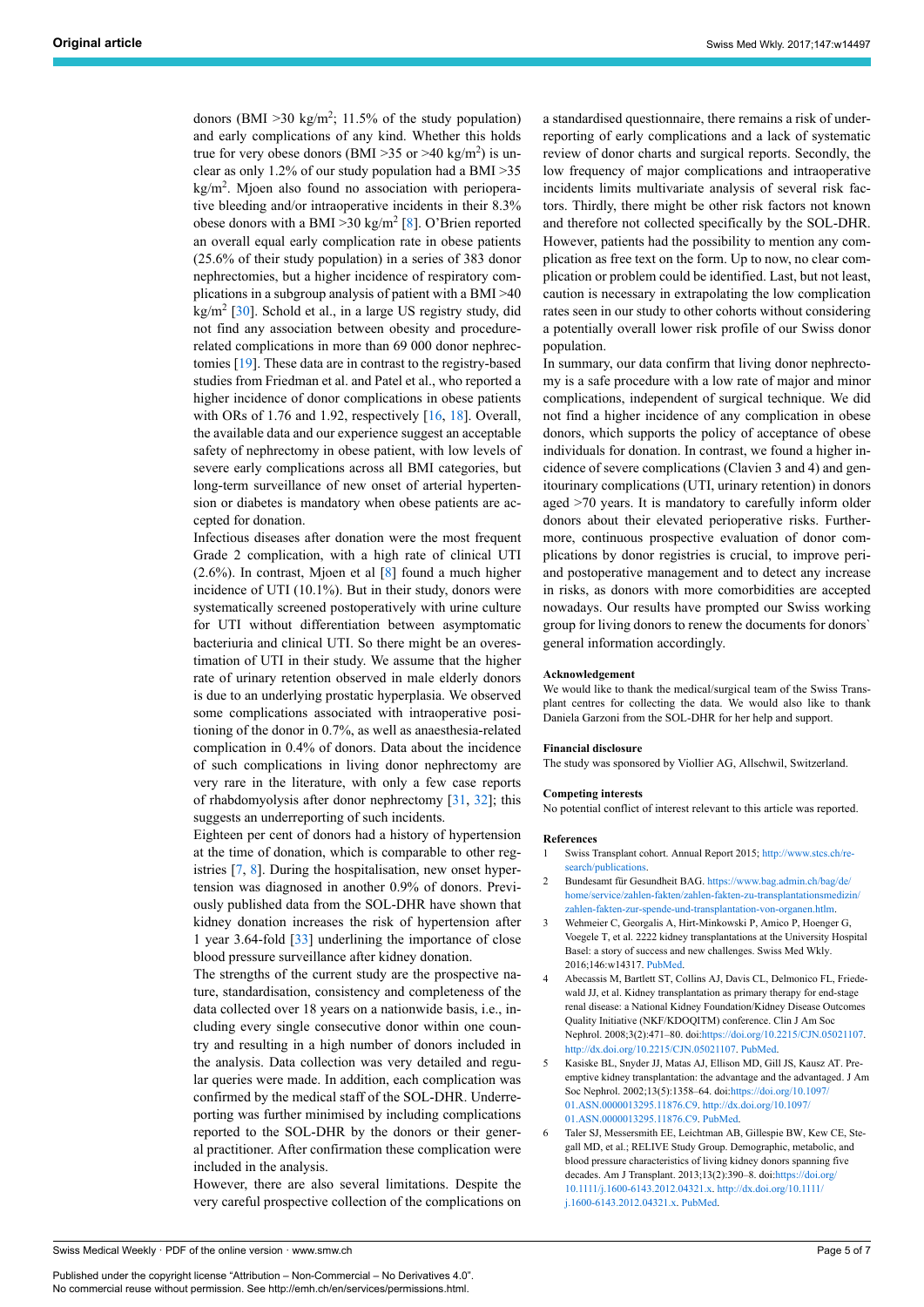- <span id="page-5-12"></span><span id="page-5-0"></span>7 Clayton PA, Saunders JR, McDonald SP, Allen RD, Pilmore H, Saunder A, et al. Risk-Factor Profile of Living Kidney Donors: The Australia and New Zealand Dialysis and Transplant Living Kidney Donor Registry 2004-2012. Transplantation. 2016;100(6):1278–83. doi[:https://doi.org/10.1097/TP.0000000000000877.](https://doi.org/10.1097/TP.0000000000000877) [http://dx.doi.org/](http://dx.doi.org/10.1097/TP.0000000000000877) [10.1097/TP.0000000000000877.](http://dx.doi.org/10.1097/TP.0000000000000877) [PubMed.](http://www.ncbi.nlm.nih.gov/entrez/query.fcgi?cmd=Retrieve&db=PubMed&list_uids=27123877&dopt=Abstract)
- <span id="page-5-13"></span><span id="page-5-1"></span>8 Mjøen G, Øyen O, Holdaas H, Midtvedt K, Line PD. Morbidity and mortality in 1022 consecutive living donor nephrectomies: benefits of a living donor registry. Transplantation. 2009;88(11):1273–9. doi[:https://doi.org/10.1097/TP.0b013e3181bb44fd](https://doi.org/10.1097/TP.0b013e3181bb44fd). [http://dx.doi.org/](http://dx.doi.org/10.1097/TP.0b013e3181bb44fd) [10.1097/TP.0b013e3181bb44fd](http://dx.doi.org/10.1097/TP.0b013e3181bb44fd). [PubMed](http://www.ncbi.nlm.nih.gov/entrez/query.fcgi?cmd=Retrieve&db=PubMed&list_uids=19996926&dopt=Abstract).
- <span id="page-5-14"></span>9 Janki S, Klop KW, Dooper IM, Weimar W, Ijzermans JN, Kok NF. More than a decade after live donor nephrectomy: a prospective cohort study. Transpl Int. 2015;28(11):1268–75. doi[:https://doi.org/10.1111/](https://doi.org/10.1111/tri.12589) [tri.12589](https://doi.org/10.1111/tri.12589). <http://dx.doi.org/10.1111/tri.12589>. [PubMed](http://www.ncbi.nlm.nih.gov/entrez/query.fcgi?cmd=Retrieve&db=PubMed&list_uids=25865340&dopt=Abstract).
- <span id="page-5-15"></span>10 Minnee RC, Bemelman WA, Polle SW, van Koperen PJ, Ter Meulen S, Donselaar-van der Pant KA, et al. Older living kidney donors: surgical outcome and quality of life. Transplantation. 2008;86(2):251–6. doi[:https://doi.org/10.1097/TP.0b013e31817789dd](https://doi.org/10.1097/TP.0b013e31817789dd). [http://dx.doi.org/](http://dx.doi.org/10.1097/TP.0b013e31817789dd) [10.1097/TP.0b013e31817789dd](http://dx.doi.org/10.1097/TP.0b013e31817789dd). [PubMed](http://www.ncbi.nlm.nih.gov/entrez/query.fcgi?cmd=Retrieve&db=PubMed&list_uids=18645487&dopt=Abstract).
- <span id="page-5-2"></span>11 Hadjianastassiou VG, Johnson RJ, Rudge CJ, Mamode N. 2509 living donor nephrectomies, morbidity and mortality, including the UK introduction of laparoscopic donor surgery. Am J Transplant. 2007;7(11):2532–7. doi:[https://doi.org/10.1111/](https://doi.org/10.1111/j.1600-6143.2007.01975.x) [j.1600-6143.2007.01975.x.](https://doi.org/10.1111/j.1600-6143.2007.01975.x) [http://dx.doi.org/10.1111/](http://dx.doi.org/10.1111/j.1600-6143.2007.01975.x) [j.1600-6143.2007.01975.x.](http://dx.doi.org/10.1111/j.1600-6143.2007.01975.x) [PubMed.](http://www.ncbi.nlm.nih.gov/entrez/query.fcgi?cmd=Retrieve&db=PubMed&list_uids=17868058&dopt=Abstract)
- <span id="page-5-3"></span>12 Thiel GT, Nolte C, Tsinalis D. Prospective Swiss cohort study of livingkidney donors: study protocol. BMJ Open. 2011;1(2):e000202. doi[:https://doi.org/10.1136/bmjopen-2011-000202](https://doi.org/10.1136/bmjopen-2011-000202). [http://dx.doi.org/](http://dx.doi.org/10.1136/bmjopen-2011-000202) [10.1136/bmjopen-2011-000202](http://dx.doi.org/10.1136/bmjopen-2011-000202). [PubMed](http://www.ncbi.nlm.nih.gov/entrez/query.fcgi?cmd=Retrieve&db=PubMed&list_uids=22080536&dopt=Abstract).
- <span id="page-5-16"></span><span id="page-5-4"></span>13 Dindo D, Demartines N, Clavien PA. Classification of surgical complications: a new proposal with evaluation in a cohort of 6336 patients and results of a survey. Ann Surg. 2004;240(2):205–13. doi[:https://doi.org/](https://doi.org/10.1097/01.sla.0000133083.54934.ae) [10.1097/01.sla.0000133083.54934.ae](https://doi.org/10.1097/01.sla.0000133083.54934.ae). [http://dx.doi.org/10.1097/](http://dx.doi.org/10.1097/01.sla.0000133083.54934.ae) [01.sla.0000133083.54934.ae.](http://dx.doi.org/10.1097/01.sla.0000133083.54934.ae) [PubMed.](http://www.ncbi.nlm.nih.gov/entrez/query.fcgi?cmd=Retrieve&db=PubMed&list_uids=15273542&dopt=Abstract)
- <span id="page-5-5"></span>14 Thiel GT, Nolte C, Tsinalis D. Das Schweizer Lebendspender-Gesundheitsregister (SOL-DHR) [The Swiss Organ Living Donor Health Registry (SOL-DHR)]. Ther Umsch. 2005;62(7):449–57. [Article in German] doi:<https://doi.org/10.1024/0040-5930.62.7.449>. [http://dx.doi.org/](http://dx.doi.org/10.1024/0040-5930.62.7.449) [10.1024/0040-5930.62.7.449](http://dx.doi.org/10.1024/0040-5930.62.7.449). [PubMed.](http://www.ncbi.nlm.nih.gov/entrez/query.fcgi?cmd=Retrieve&db=PubMed&list_uids=16075950&dopt=Abstract)
- <span id="page-5-17"></span><span id="page-5-6"></span>15 Segev DL, Muzaale AD, Caffo BS, Mehta SH, Singer AL, Taranto SE, et al. Perioperative mortality and long-term survival following live kidney donation. JAMA. 2010;303(10):959–66. doi:[https://doi.org/10.1001/](https://doi.org/10.1001/jama.2010.237) [jama.2010.237](https://doi.org/10.1001/jama.2010.237). [http://dx.doi.org/10.1001/jama.2010.237.](http://dx.doi.org/10.1001/jama.2010.237) [PubMed](http://www.ncbi.nlm.nih.gov/entrez/query.fcgi?cmd=Retrieve&db=PubMed&list_uids=20215610&dopt=Abstract).
- <span id="page-5-7"></span>16 Friedman AL, Cheung K, Roman SA, Sosa JA. Early clinical and economic outcomes of patients undergoing living donor nephrectomy in the United States. Arch Surg. 2010;145(4):356–62, discussion 362. doi[:https://doi.org/10.1001/archsurg.2010.17.](https://doi.org/10.1001/archsurg.2010.17) [http://dx.doi.org/10.1001/](http://dx.doi.org/10.1001/archsurg.2010.17) [archsurg.2010.17.](http://dx.doi.org/10.1001/archsurg.2010.17) [PubMed.](http://www.ncbi.nlm.nih.gov/entrez/query.fcgi?cmd=Retrieve&db=PubMed&list_uids=20404286&dopt=Abstract)
- <span id="page-5-18"></span><span id="page-5-9"></span>17 Lentine KL, Lam NN, Axelrod D, Schnitzler MA, Garg AX, Xiao H, et al. Perioperative Complications After Living Kidney Donation: A National Study. Am J Transplant. 2016;16(6):1848–57. doi:[https://doi.org/](https://doi.org/10.1111/ajt.13687) [10.1111/ajt.13687](https://doi.org/10.1111/ajt.13687). [http://dx.doi.org/10.1111/ajt.13687.](http://dx.doi.org/10.1111/ajt.13687) [PubMed.](http://www.ncbi.nlm.nih.gov/entrez/query.fcgi?cmd=Retrieve&db=PubMed&list_uids=26700551&dopt=Abstract)
- <span id="page-5-19"></span><span id="page-5-10"></span>18 Patel S, Cassuto J, Orloff M, Tsoulfas G, Zand M, Kashyap R, et al. Minimizing morbidity of organ donation: analysis of factors for perioperative complications after living-donor nephrectomy in the United States. Transplantation. 2008;85(4):561–5. doi:[https://doi.org/10.1097/](https://doi.org/10.1097/TP.0b013e3181643ce8) [TP.0b013e3181643ce8.](https://doi.org/10.1097/TP.0b013e3181643ce8) [http://dx.doi.org/10.1097/](http://dx.doi.org/10.1097/TP.0b013e3181643ce8) [TP.0b013e3181643ce8.](http://dx.doi.org/10.1097/TP.0b013e3181643ce8) [PubMed.](http://www.ncbi.nlm.nih.gov/entrez/query.fcgi?cmd=Retrieve&db=PubMed&list_uids=18347535&dopt=Abstract)
- <span id="page-5-20"></span><span id="page-5-8"></span>19 Schold JD, Goldfarb DA, Buccini LD, Rodrigue JR, Mandelbrot DA, Heaphy EL, et al. Comorbidity burden and perioperative complications for living kidney donors in the United States. Clin J Am Soc Nephrol. 2013;8(10):1773–82. doi[:https://doi.org/10.2215/CJN.12311212](https://doi.org/10.2215/CJN.12311212). [http://dx.doi.org/10.2215/CJN.12311212.](http://dx.doi.org/10.2215/CJN.12311212) [PubMed](http://www.ncbi.nlm.nih.gov/entrez/query.fcgi?cmd=Retrieve&db=PubMed&list_uids=24071651&dopt=Abstract).
- <span id="page-5-11"></span>20 Ruszat R, Sulser T, Dickenmann M, Wolff T, Gürke L, Eugster T, et al. Retroperitoneoscopic donor nephrectomy: donor outcome and complication rate in comparison with three different techniques. World J Urol.

2006;24(1):113–7. doi:<https://doi.org/10.1007/s00345-006-0051-9>. [http://dx.doi.org/10.1007/s00345-006-0051-9.](http://dx.doi.org/10.1007/s00345-006-0051-9) [PubMed](http://www.ncbi.nlm.nih.gov/entrez/query.fcgi?cmd=Retrieve&db=PubMed&list_uids=16435146&dopt=Abstract).

- 21 Friedman AL, Peters TG, Jones KW, Boulware LE, Ratner LE. Fatal and nonfatal hemorrhagic complications of living kidney donation. Ann Surg. 2006;243(1):126–30. doi:[https://doi.org/10.1097/](https://doi.org/10.1097/01.sla.0000193841.43474.ec) [01.sla.0000193841.43474.ec.](https://doi.org/10.1097/01.sla.0000193841.43474.ec) [http://dx.doi.org/10.1097/](http://dx.doi.org/10.1097/01.sla.0000193841.43474.ec) [01.sla.0000193841.43474.ec.](http://dx.doi.org/10.1097/01.sla.0000193841.43474.ec) [PubMed](http://www.ncbi.nlm.nih.gov/entrez/query.fcgi?cmd=Retrieve&db=PubMed&list_uids=16371747&dopt=Abstract).
- 22 Hartmann A, Fauchald P, Westlie L, Brekke IB, Holdaas H. The risk of living kidney donation. Nephrol Dial Transplant. 2003;18(5):871–3. doi:<https://doi.org/10.1093/ndt/gfg069>. [http://dx.doi.org/10.1093/ndt/](http://dx.doi.org/10.1093/ndt/gfg069) [gfg069](http://dx.doi.org/10.1093/ndt/gfg069). [PubMed.](http://www.ncbi.nlm.nih.gov/entrez/query.fcgi?cmd=Retrieve&db=PubMed&list_uids=12686656&dopt=Abstract)
- 23 Capocasale E, Iaria M, Vistoli F, Signori S, Mazzoni MP, Dalla Valle R, et al. Incidence, diagnosis, and treatment of chylous leakage after laparoscopic live donor nephrectomy. Transplantation. 2012;93(1):82–6. doi:<https://doi.org/10.1097/TP.0b013e31823b2d8e>. [http://dx.doi.org/](http://dx.doi.org/10.1097/TP.0b013e31823b2d8e) [10.1097/TP.0b013e31823b2d8e](http://dx.doi.org/10.1097/TP.0b013e31823b2d8e). [PubMed](http://www.ncbi.nlm.nih.gov/entrez/query.fcgi?cmd=Retrieve&db=PubMed&list_uids=22143459&dopt=Abstract).
- 24 Greco F, Hoda MR, Alcaraz A, Bachmann A, Hakenberg OW, Fornara P. Laparoscopic living-donor nephrectomy: analysis of the existing literature. Eur Urol. 2010;58(4):498–509. doi:[https://doi.org/10.1016/j.eu](https://doi.org/10.1016/j.eururo.2010.04.003)[ruro.2010.04.003.](https://doi.org/10.1016/j.eururo.2010.04.003) <http://dx.doi.org/10.1016/j.eururo.2010.04.003>. [PubMed](http://www.ncbi.nlm.nih.gov/entrez/query.fcgi?cmd=Retrieve&db=PubMed&list_uids=20417024&dopt=Abstract).
- 25 Nanidis TG, Antcliffe D, Kokkinos C, Borysiewicz CA, Darzi AW, Tekkis PP, et al. Laparoscopic versus open live donor nephrectomy in renal transplantation: a meta-analysis. Ann Surg. 2008;247(1):58–70. doi:<https://doi.org/10.1097/SLA.0b013e318153fd13>. [http://dx.doi.org/](http://dx.doi.org/10.1097/SLA.0b013e318153fd13) [10.1097/SLA.0b013e318153fd13.](http://dx.doi.org/10.1097/SLA.0b013e318153fd13) [PubMed](http://www.ncbi.nlm.nih.gov/entrez/query.fcgi?cmd=Retrieve&db=PubMed&list_uids=18156924&dopt=Abstract).
- 26 Wilson CH, Sanni A, Rix DA, Soomro NA. Laparoscopic versus open nephrectomy for live kidney donors. Cochrane Database Syst Rev. 2011;(11):CD006124. [PubMed](http://www.ncbi.nlm.nih.gov/entrez/query.fcgi?cmd=Retrieve&db=PubMed&list_uids=22071829&dopt=Abstract).
- 27 Andersen MH, Mathisen L, Oyen O, Edwin B, Digernes R, Kvarstein G, et al. Postoperative pain and convalescence in living kidney donors-laparoscopic versus open donor nephrectomy: a randomized study. Am J Transplant. 2006;6(6):1438–43. doi[:https://doi.org/10.1111/](https://doi.org/10.1111/j.1600-6143.2006.01301.x) [j.1600-6143.2006.01301.x.](https://doi.org/10.1111/j.1600-6143.2006.01301.x) [http://dx.doi.org/10.1111/](http://dx.doi.org/10.1111/j.1600-6143.2006.01301.x) [j.1600-6143.2006.01301.x.](http://dx.doi.org/10.1111/j.1600-6143.2006.01301.x) [PubMed](http://www.ncbi.nlm.nih.gov/entrez/query.fcgi?cmd=Retrieve&db=PubMed&list_uids=16686768&dopt=Abstract).
- 28 Wolf JS, Jr, Merion RM, Leichtman AB, Campbell DA, Jr, Magee JC, Punch JD, et al. Randomized controlled trial of hand-assisted laparoscopic versus open surgical live donor nephrectomy. Transplantation. 2001;72(2):284–90. doi[:https://doi.org/10.1097/](https://doi.org/10.1097/00007890-200107270-00021) [00007890-200107270-00021.](https://doi.org/10.1097/00007890-200107270-00021) [http://dx.doi.org/10.1097/](http://dx.doi.org/10.1097/00007890-200107270-00021) [00007890-200107270-00021.](http://dx.doi.org/10.1097/00007890-200107270-00021) [PubMed](http://www.ncbi.nlm.nih.gov/entrez/query.fcgi?cmd=Retrieve&db=PubMed&list_uids=11477354&dopt=Abstract).
- 29 Bachmann A, Wolff T, Giannini O, Dickenman M, Ruszat R, Gürke L, et al. How painful is donor nephrectomy? Retrospective analysis of early pain and pain management in open versus laparoscopic versus retroperitoneoscopic nephrectomy. Transplantation. 2006;81(12):1735–8. doi:[https://doi.org/10.1097/01.tp.0000225800.69089.b4.](https://doi.org/10.1097/01.tp.0000225800.69089.b4) [http://dx.doi.org/10.1097/01.tp.0000225800.69089.b4.](http://dx.doi.org/10.1097/01.tp.0000225800.69089.b4) [PubMed](http://www.ncbi.nlm.nih.gov/entrez/query.fcgi?cmd=Retrieve&db=PubMed&list_uids=16794541&dopt=Abstract).
- 30 O'Brien B, Mastoridis S, Sabharwal A, Hakim N, Taube D, Papalois V. Expanding the donor pool: living donor nephrectomy in the elderly and the overweight. Transplantation. 2012;93(11):1158–65. doi:[https://doi.org/10.1097/TP.0b013e31824ef1ae.](https://doi.org/10.1097/TP.0b013e31824ef1ae)[http://dx.doi.org/](http://dx.doi.org/10.1097/TP.0b013e31824ef1ae) [10.1097/TP.0b013e31824ef1ae](http://dx.doi.org/10.1097/TP.0b013e31824ef1ae). [PubMed](http://www.ncbi.nlm.nih.gov/entrez/query.fcgi?cmd=Retrieve&db=PubMed&list_uids=22495495&dopt=Abstract).
- 31 Kuang W, Ng CS, Matin S, Kaouk JH, El-Jack M, Gill IS. Rhabdomyolysis after laparoscopic donor nephrectomy. Urology. 2002;60(5):911. doi:[https://doi.org/10.1016/S0090-4295\(02\)01911-8.](https://doi.org/10.1016/S0090-4295(02)01911-8) [http://dx.doi.org/](http://dx.doi.org/10.1016/S0090-4295(02)01911-8) [10.1016/S0090-4295\(02\)01911-8.](http://dx.doi.org/10.1016/S0090-4295(02)01911-8) [PubMed.](http://www.ncbi.nlm.nih.gov/entrez/query.fcgi?cmd=Retrieve&db=PubMed&list_uids=12429334&dopt=Abstract)
- 32 van Dellen D, Tavakoli A, Wadsworth R, Augustine T. Intraoperative hyperkaliemia complicating hand-assisted live-donor nephrectomy. Exp Clin Transplant. 2011;9(6):417–20. [PubMed](http://www.ncbi.nlm.nih.gov/entrez/query.fcgi?cmd=Retrieve&db=PubMed&list_uids=22142051&dopt=Abstract).
- 33 Thiel GT, Nolte C, Tsinalis D, Steiger J, Bachmann LM. Investigating kidney donation as a risk factor for hypertension and microalbuminuria: findings from the Swiss prospective follow-up of living kidney donors. BMJ Open. 2016;6(3):e010869. doi:[https://doi.org/10.1136/](https://doi.org/10.1136/bmjopen-2015-010869) [bmjopen-2015-010869](https://doi.org/10.1136/bmjopen-2015-010869). [http://dx.doi.org/10.1136/](http://dx.doi.org/10.1136/bmjopen-2015-010869) [bmjopen-2015-010869](http://dx.doi.org/10.1136/bmjopen-2015-010869). [PubMed](http://www.ncbi.nlm.nih.gov/entrez/query.fcgi?cmd=Retrieve&db=PubMed&list_uids=27006347&dopt=Abstract).

Swiss Medical Weekly · PDF of the online version · www.smw.ch

Published under the copyright license "Attribution – Non-Commercial – No Derivatives 4.0". No commercial reuse without permission. See http://emh.ch/en/services/permissions.html.